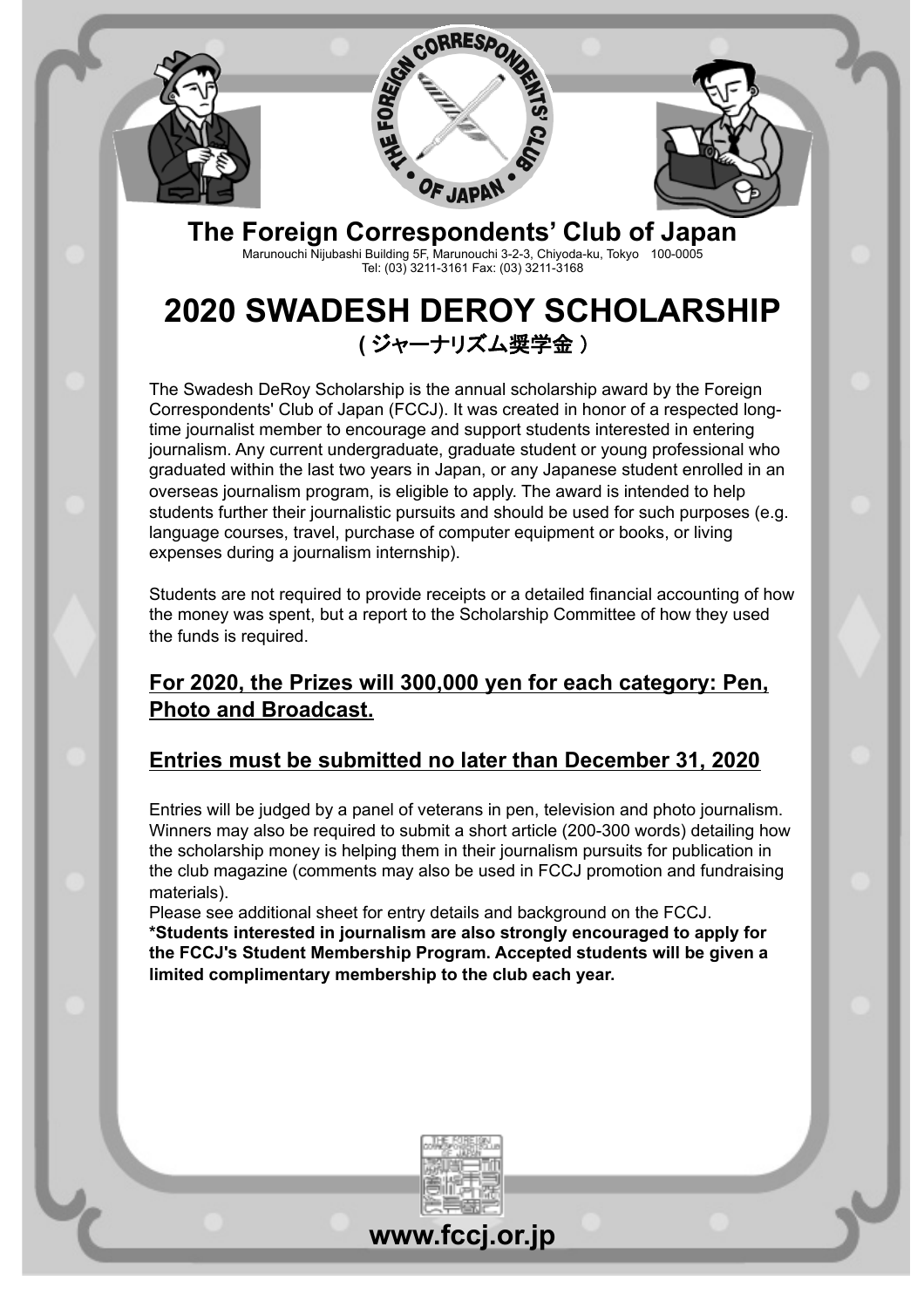



## **The Foreign Correspondents' Club of Japan**

5F Marunouchi Nijubashi Bldg., 3-2-3, Marunouchi, Chiyoda-ku, Tokyo 100-0005 Tel: (03) 3211-3161 Fax: (03) 3211-3168

## **2020 SWADESH DEROY SCHOLARSHIP (** ジャーナリズム奨学金)

#### **ENTRY DETAILS**

Students can apply by submitting an application form, resume, copy of their student photo ID, a brief statement explaining what they would use the prize money for, and **ONE** of the following: 

#### **PEN ENTRY**: **Maximum 1,500 words unpublished article in English on one of the topics listed on page 3. Applicants are encouraged to include photos with their text.**

*NOTE:* Priority is given to print entries that express original ideas, and are clear, concise and well-researched. Winning entries are not restricted to grammatically perfect articles. Non-native English speakers are free to consult with native speakers prior to submitting their articles, but there should be minimal outside editing. Entries are eligible if they were submitted as class assignments or for student publications but should not include revisions from professors or student editors. Entries from non-native speakers suspected of having been heavily rewritten by native speakers of English or with significant input from professors or student editors will be subjected to investigation by the Scholarship Committee and possible disqualification.

**PHOTO ENTRY: A 200-250 word written introduction about what the photos are meant to convey as a journalistic work and a selection of at least ten 8x10 photos (color or black and white) on one of the topics with captions. Students may also submit a contact sheet or a group of digital photo thumbnails in addition to the photos. Entries may be submitted as printed photographs or digitally, via email or online sharing services such as WeTransfer, DropBox, Box or GoogleDrive.** 

**BROADCAST ENTRY: Up to 10 minute visual or audio package on one of the topics. Broadcast contributions should be in spirit and in principle, the sole work of an individual although cited assistance from outside sources is permitted. Track must be in English or include subtitles. Submissions can be delivered on a drive or via online sharing services such as Vimeo, WeTransfer, DropBox, Box or GoogleDrive.** 



**www.fccj.or.jp**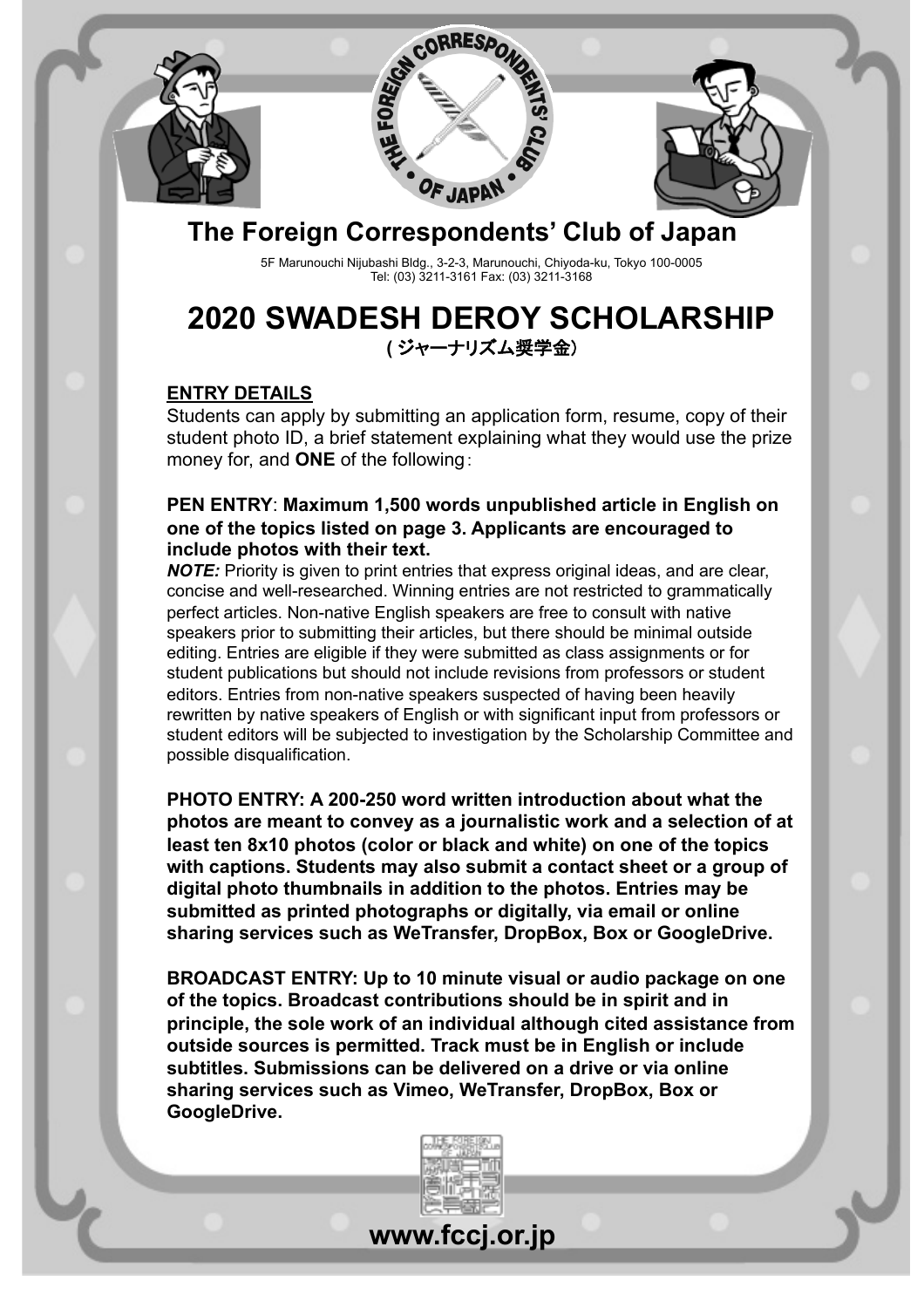



## **The Foreign Correspondents' Club of Japan**

5F Marunouchi Nijubashi Bldg., 3-2-3, Marunouchi, Chiyoda-ku, Tokyo 100-0005 Tel: (03) 3211-3161 Fax: (03) 3211-3168

## **2020 SWADESH DEROY SCHOLARSHIP (** ジャーナリズム奨学金)

## **TOPIC: Isolation & Engagement: Japan at a Turbulent Time**

Background:

We invite applications on news topics in this broad theme. Applicants can also consider these subthemes :

Geopolitical Changes:

- Covid-19
- Climate Change
- Rise of Populism
- **Shifting Alliances**
- Regional Tensions
- Widening inequality (Access to online education, for example)

#### Domestic Changes:

- **Shrinking Population**
- **Immigration Debate**
- Covid-19 response and the Japanese economy
- Changing Workforce and Changing Gender Roles
- Overhauling of traditional practices and working styles, digitalization

The FCCJ is looking for print, photo or video stories told in an innovative way with indepth analysis.

Imagine you are a professional journalist: Interview, gather news materials and report your story! The FCCJ Scholarship Committee looks forward to seeing the results of your hard work.



# **www.fccj.or.jp**